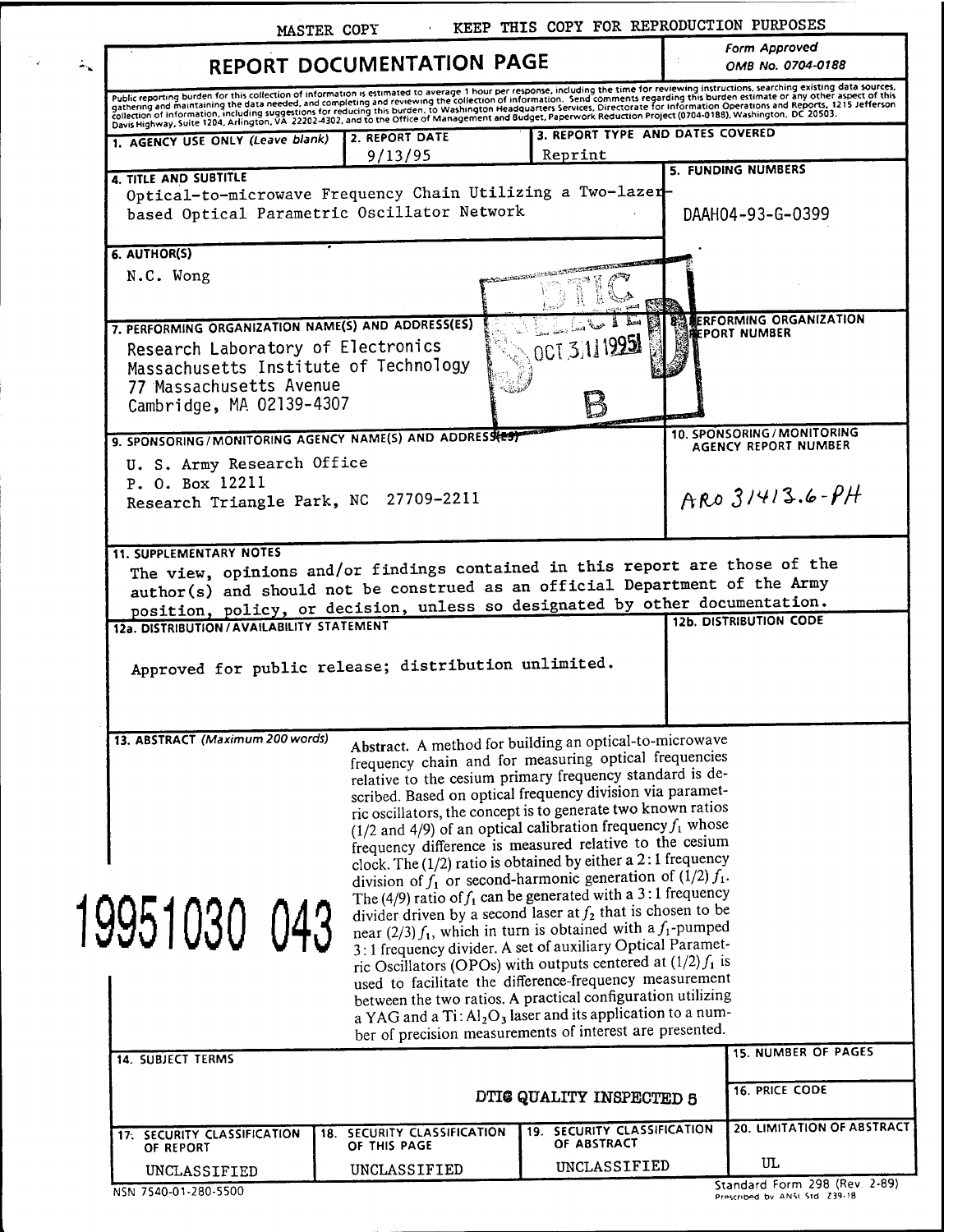Optical Parametric Oscillators (OPOs) [4], and sum- and difference-frequency mixing [5,6]. The proposed frequency-counting systems are envisioned to be all-solidstate and compact, and they are potentially useful not only in frequency metrology and precision measurements but also in the area of optical communication networks.

One of the proposed methods employs a parallel network of OPOs driven by a single calibration laser with the ratios  $a = 2/3$  and  $b = 1/2$  [4]. Unlike the conventional frequency chain and other proposed methods, this onelaser OPO network does not require additional transfer laser oscillators. Instead, OPOs are used for generating the ratios and for measuring the difference frequency  $(a - b)$  *f*. OPO frequency division with a pump-frequency to output-frequency ratio of 2:1 has been reported [7]. In a 2:1 divider, the beat between the two nearly equal output frequencies is phase locked to a microwave source. A 3:1 OPO divider has not been demonstrated but it can be implemented in the following way. In a 3:1 divider, the output frequencies are related by a factor of two. Therefore, the higher-frequency output and the second harmonic of the lower-frequency output can be phase locked to yield the exact ratio of 3:1 between the pump and the lower-frequency output. This phase locking can be accomplished either external or internal to the OPO. Because parametric interactions are non-resonant, OPOs can be very low noise devices. Together with their high conversion efficiency and wide tunability, OPOs are potentially more suitable than lasers for use in frequency chains.

A major disadvantage of this one-laser-based OPO method is that, in addition to the two OPOs that are used to generate the markers  $(1/2)$  f and  $(2/3)$  f, 10 or more OPOs may be needed for measuring the frequency difference between the two markers. It is therefore interesting to investigate the feasibility of using two ratios that are closer than  $(1/2)$  and  $(2/3)$  in order to reduce the number of required OPOs. Also, while it is obvious that at least one laser is needed for the calibration, it is instructive to examine if there is any advantage in employing an additional laser as a transfer oscillator.

In this paper, we propose a two-laser-based OPO frequency synthesis chain. By using a second laser, we will show that the ratios  $(1/2)$  and  $(4/9)$  can be generated with a difference-frequency ratio of  $(1/18)$ , which is 6 times smaller than the corresponding ratio of  $(1/3)$  for the case of the one-laser-based system. A proper selection of the relative frequency positions of the two lasers in the proposed OPO frequency chain can significantly reduce the complexity of the OPO network. In Sect. 1, we will describe the basic concept of a two-laser-based OPO frequency chain. A realizable configuration will be examined in Sect. 2. Finally, in Sect. 3, a few applications in precision measurements that can take advantage of the proposed OPO frequency chain will be discussed.

## **I Basic concept**

The basic structure of a two-laser-based OPO frequency chain is illustrated in Fig. 1. A laser at frequency  $f_1$  is used to pump two OPO frequency dividers with pump-to-out-



ti fı  $\mathbf{1}$  $t$ Š a

> $\mathbf{1}$  $\mathbf{t}$ Ć

> > $\mathbf{t}$

 $\mathbf{t}$ 

Fig. 1. Basic configuration of a two-laser-based OPO frequency chain

put ratios of 2:1 and 3:1. The 2:1 divider yields the output frequency  $(1/2) f_1$ , and the 3:1 divider generates the frequency  $(2/3) f_1$ . (The  $(1/3) f_1$  output is also generated but it is not utilized.) It is also possible to replace the 2:1 division with the Second-Harmonic Generation (SHG) of a laser at frequency (1/2)  $f_1$ , thus generating the pump frequency at  $f_1$ . A second laser whose frequency  $f_2$  is chosen to be close to  $(2/3) f_1$  is used to drive a 3:1 OPO divider. The frequency of the generated output  $(2/3) f_2$  is therefore close to  $(4/9) f_1$ .

The relative positions of the four relevant frequencies, (1/2)  $f_1$ , (2/3)  $f_1$ ,  $f_2$ , and (2/3)  $f_2$ , are indicated on the frequency axis in Fig. 1, which are related as follows:

$$
f_2 = \frac{2}{3}f_1 + x,\tag{1}
$$

$$
\frac{2}{3}f_2 = \frac{1}{2}f_1 - y.\tag{2}
$$

Multiplying (1) by 2/3 yields

$$
\frac{2}{3}f_2 = \frac{4}{9}f_1 + \frac{2}{3}x,\tag{3}
$$

which shows that by positioning  $f_2$  close to  $(1/3)f_1$ , the two 3:1 dividers combine to generate the ratio (4/9) of  $f_1$ . From (2) and (3), we can express the optical frequency  $f_1$  as a function of the difference frequencies x and *y,*

$$
f_1 = 12x + 18y.\t\t(4)
$$

The purpose of the three OPO dividers is to create the ratios (1/2) and (4/9) of the calibration frequency  $f_1$ . By measuring the difference frequencies x and *y* relative to the Cs frequency standard, the absolute value of  $f_1$  is obtained. Once  $f_1$  is measured,  $f_2$  and the four OPO outputs are also calibrated.

Consider  $f_1 = 563.8$  THz, which is the second harmonic of YAG at 1064 nm, and, for simplicity, assume  $x = y$ . From (4), we find that  $x = 18.8$  THz. That is, by using two lasers for the OPO network in Fig. <sup>1</sup> and by making two difference-frequency measurements (x and *y)* of 18.8 THz relative to the Cs clock, the calibration frequency  $f_1$  can be determined accurately. In comparison, a single-laser OPO frequency-counting system that uses a 2:1 and a 3:1 divider generates the ratios  $a = 2/3$  and  $b = 1/2$ , which leads to a difference frequency  $(a - b)$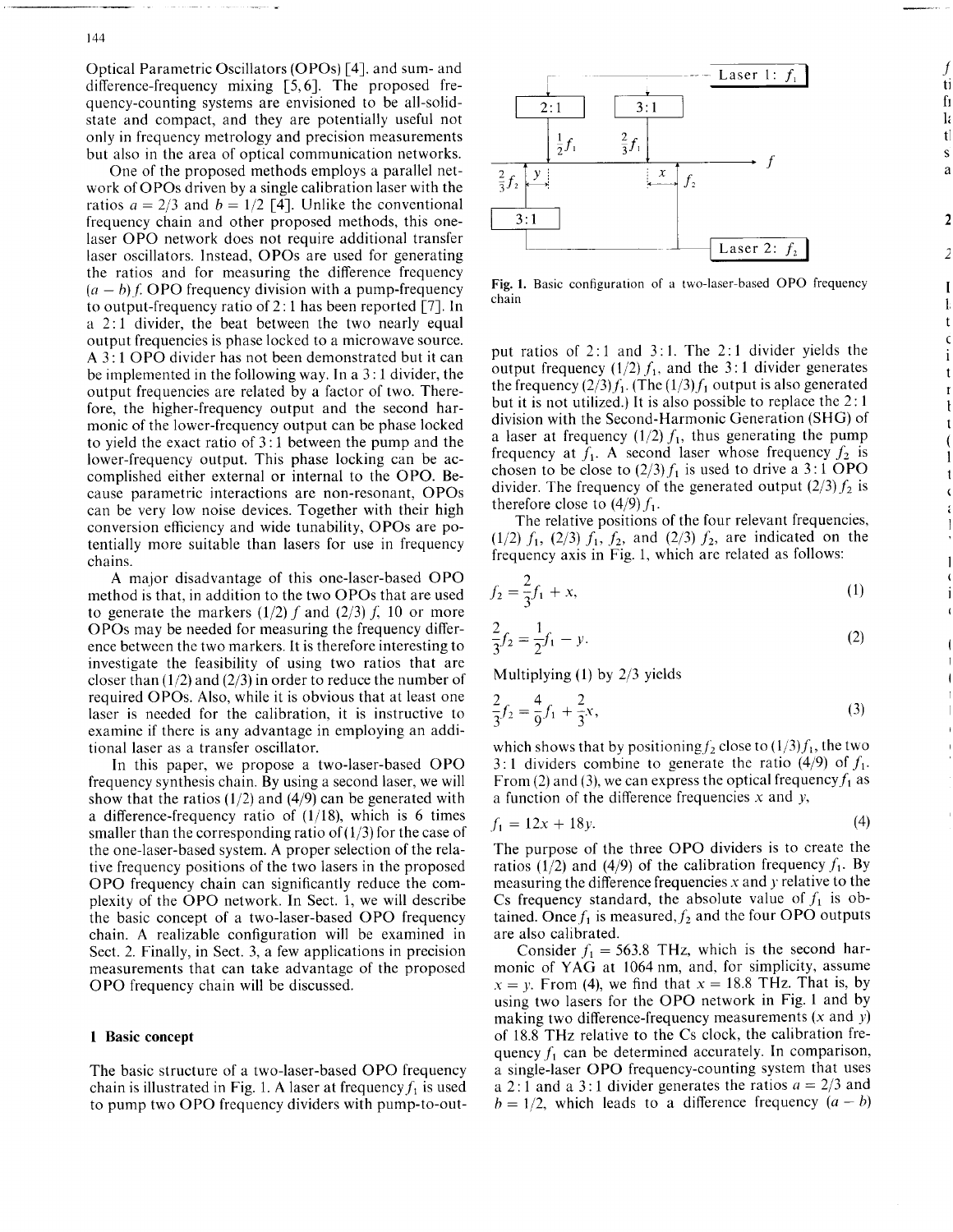$f=(1/6) f_1 = 94$  THz. This frequency difference is five times larger than that in the proposed two-laser OPO frequency chain. It is clear that an advantage of a twolaser OPO frequency chain is the significant reduction in the frequency difference that needs to be measured. As we shall see in the next section, the benefits of including additional OPOs can be even more significant.

# **2 Implementation**

#### *2.1 Configuration*

In principle, any stable laser can be used as the calibration laser  $f_1$  for the proposed OPO frequency chain. In practice, however, the choice of the two pump frequencies depends on the intended application and on the availability of various optical components such as nonlinear crystals. It is best to deploy a simple system consisting of mostly commercially available components. On that basis, we consider using the second harmonic of YAG as the first pump source, with  $f_1 = 563.8$  THz. High power  $( > 0.7 \text{ W})$  cw diode-pumped YAG lasers are commercially available and very narrow linewidths have been obtained by frequency stabilization [8,9]. Second-harmonic conversion efficiency in excess of 80% has been reported at a fundamental wavelength of  $1.06 \mu m$  using MgO: LiNbO<sub>3</sub> [10] and 1.08 µm using KTP [11]. Moreover, the YAG and its SHG system can be all-solid-state and compact, which is a desirable feature for a portable frequency chain. It should be noted that the use of a YAG laser and its second harmonic eliminates the need for a 2:1 OPO divider.

The frequency  $f_2$  of the second laser should be near  $(2/3) f_1 = 376$  THz, at a wavelength of 798 nm. This is near the peak lasing range of a Titanium-doped Sapphire (Ti: S) laser, which can also be frequency stabilized. A distinct advantage of using a Ti:S laser is its tunability because, as we shall see, an optimum configuration requires that  $f_2$  be varied according to the difference-frequency measurement capability. In the future, the Ti: S laser can be replaced by a diode laser, thus making possible a highly compact and portable frequency chain.

A major challenge in implementing the frequency chain depicted in Fig. <sup>1</sup> is the ability to accurately measure a frequency difference of  $\approx$  20 THz in the optical domain. Current advances in optical frequency-comb generation have made possible difference-frequency measurement in the THz range and a measurement capability of 10 THz should be feasible in the near future [12,13]. In the proposed system, we intend to solve the problem by subdividing the  $\approx 20$  THz frequency interval into several smaller intervals that can be accurately measured. By adding an auxiliary set of *n* tunable 2:1 OPO dividers with outputs centered around  $(1/2) f_1$ ,  $n + 1$  smaller intervals between  $(1/2)f_1$  and  $(2/3)f_2$  are created. The number of required auxiliary OPOs depends on the maximum frequency difference that the system is capable of measuring.

Figure 2 shows the schematic of the two-laser-based OPO system. This system is similar to that of Fig. <sup>1</sup> except that the  $2:1$  divider is now replaced with the YAG laser and its second-harmonic output, and that a set of *n* auxili-



Fig. 2. Schematic of a two-laser-based OPO frequency chain with a set of auxiliary OPOs to facilitate difference-frequency measurements

ary OPOs is used to facilitate the difference-frequency measurement. For simplicity, we assume that all relevant frequency spacings are the same  $(x)$ , which are to be measured relative to the Cs clock. The two pump frequencies in Fig. 2 are related by

$$
f_2 = \frac{2}{3}f_1 + x,\tag{5}
$$

$$
\frac{2}{3}f_2 + x = \frac{1}{2}f_1 - nx,\tag{6}
$$

which yields

which yields  

$$
f_1 = (18n + 30)x,
$$
 (7)

$$
f_2 = (12n + 21)x.
$$
 (8)

For  $f_1 = 563.8$  THz, Table 1 lists the frequency spacing x, and the frequency and wavelength of the second laser for  $n = 0, 3, 4, 5$ . The output-frequency range of the *n* auxiliary OPOs,  $(1/2)f_1 \pm nx$ , and the corresponding wavelength range are also shown. The case of  $n = 0$  is that of the basic configuration of Fig. <sup>1</sup> without an auxiliary set of OPOs and is used here for comparison. It should be pointed out that the operation of the system does not depend on the assumption that the frequency spacings are equal.

Table 1 shows that the frequency spacing  $x$  is reduced significantly with the use of a few auxiliary OPOs, dropping from 18.8 THz for  $n = 0$  to 5.5 THz for  $n = 4$ . For a larger *n,* the decrease in x is much less. For example, one can calculate from (7) that for  $n = 10$ ,  $x = 2.7$  THz. In this case, the reduction by a factor of 2 from  $x = 5.5$  THz  $(n = 4)$  to  $x = 2.7$  THz  $(n = 10)$  is obtained at the expense of increased complexity of adding six extra OPOs. If the difference-frequency measurement capability is limited to  $\approx$  3 THz, then it may be necessary to increase the number of auxiliary OPOs to 10 or more.

We note that  $f_2$  varies only slightly for different *n*s so that  $f_2$  is always close to  $(2/3)f_1$ . If an auxiliary OPO needs to be added to or subtracted from the system after it has already been set up, it requires only a minor adjustment to the auxiliary set of OPOs such as a slight change in the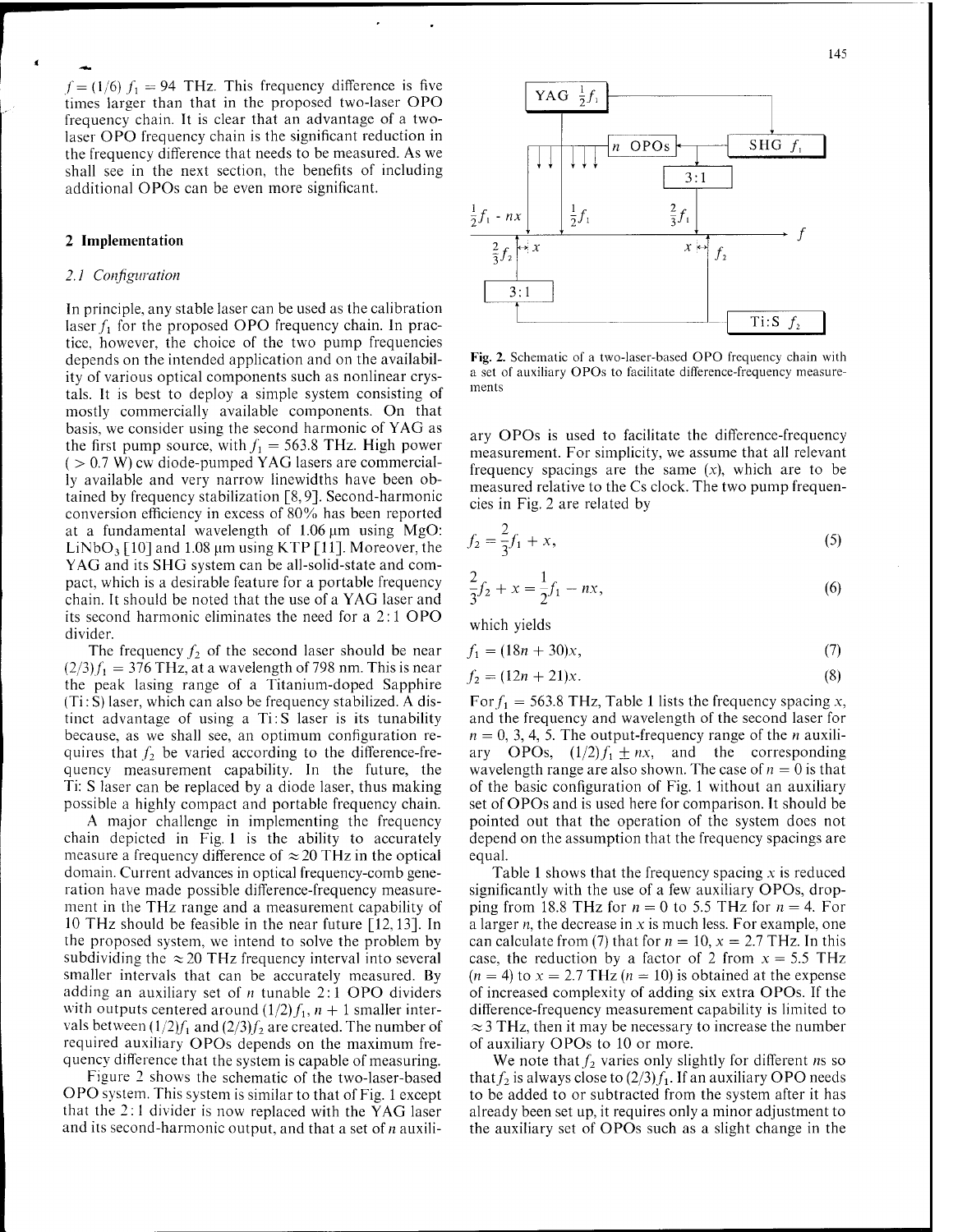**Table 1.** Frequency spacing x, frequency  $f_2$  and wavelength  $\lambda_2$  of second laser, frequency range  $\Delta f$  and the wavelength range  $\Delta \lambda$  of the auxiliary set of *n* OPOs for various values of *n.*  $f_1 = 563.8$  THz

| $\overline{B}$ |      |       |     | $x[THz]$ f <sub>2</sub> [THz] $\lambda$ <sub>2</sub> [nm] $\Delta$ [THz] | $\Delta\lambda$ [nm] |
|----------------|------|-------|-----|--------------------------------------------------------------------------|----------------------|
| $\Omega$       | 18.8 | 394.5 | 760 | $\sim$                                                                   |                      |
|                | 67   | 382.4 | 784 | 261.7-301.9                                                              | 993-1146             |
|                | 5.5  | 381.3 | 786 | 259.7-303.9                                                              | 986-1154             |
|                | 47   | 380.4 | 788 | 258.3-305.3                                                              | 982-1161             |

phase-matching angles of the nonlinear crystals. Because  $f<sub>2</sub>$  is nearly constant, the span of the auxiliary set of OPOs,  $(1/2) f_1 \pm nx$ , varies only slightly for different *ms*. Therefore, the choice of *n* depends primarily on how large a frequency difference the system can measure. For the rest of this paper, we will assume  $n = 4$ , i.e., a measuring capability of at least 5.5 THz.

# *2.2 Phase-locked OPOs*

Wide-span optical frequency combs can be utilized to measure the frequency difference *x* and to phase lock the OPO system. Resonant Electro-Optic (EO) modulation is a useful technique to generate terahertz optical frequency combs. Efficient modulation at microwave frequencies is obtained by matching the phase velocities of the optical and microwave fields in the modulator substrate and by placing the modulator inside an optical cavity that is resonant for the input beam and the generated side bands. This has been demonstrated to generate hundreds of side bands with a span of several THz, and the optical frequency comb has been used to measure and phase lock optical frequencies separated by a large frequency difference [12,13].

Figure <sup>3</sup> is a sketch of the phase-locking scheme for the OPO frequency chain by using wide-span EO frequency combs. The example in Fig. <sup>3</sup> consists of an auxiliary set of <sup>3</sup> OPOs and the YAG laser, as represented by four major frequency markers, and two EO frequency combs. Since the higher-frequency outputs of the three OPOs are not needed for phase locking purposes, they are not shown in the sketch. One of the EO frequency combs is generated from the carrier frequency at  $(1/2)f_1$  and the other comb from  $(1/2)f_1 - 2x$ . The OPO output at  $(1/2)f_1 - x$  is phase locked to the YAG laser at  $(1/2)f_1$  by locking  $(1/2)f_1 - x$  to the nearest side band of the YAG-generated EO frequency comb. Therefore, the actual phase locking is between two nearby frequencies separated by at most half of the modulation frequency [13]. To ensure an adequate signal-to-noise ratio for the phase-locked loop, there should be sufficient power in the side band closest to  $(1/2)f_1 - x$ . Similarly, the EO comb that is generated from the OPO output at  $\left(\frac{1}{2}\right)f_1 - 2x$  is used to phase lock itself to  $(1/2)f_1 - x$  and  $(1/2)f_1 - 3x$ . In this way, the three OPO outputs are phase locked to the YAG laser by using two EO frequency combs.

For  $n = 4$ , an additional EO frequency comb generated from the OPO output at  $(1/2)f_1 - 4x$  is needed to phase lock itself to  $(1/2)f_1 - 3x$  and to  $(2/3)f_2$ . Therefore, with the use of three wide-span EO frequency combs, the



**Fig.** 3. Diagram showing the use of two EO frequency combs for phase locking a section of the OPO frequency chain. Phase locking takes place between a major frequency marker and its closest side band, as indicated by each of the three *circles*

YAG laser and the  $(2/3) f_2$  OPO output can be phase locked and their frequency difference measured. In addition, a fourth EO frequency comb generated from the Ti: S laser at  $f_2$  is needed to phase lock  $f_2$  and  $(2/3)f_1$  so that the entire OPO frequency chain is phase locked. Since the four EO frequency combs are driven by microwave frequencies that are in turn phase locked to the Cs clock, the OPO network is thereby phase locked to the Cs frequency standard, and all the optical frequencies in Fig. 2 are absolutely calibrated. Note that the higher-frequency outputs of the auxiliary set of OPOs are also calibrated because the sum frequency of the higher- and lower-frequency outputs of each OPO must equal the pump frequency  $f_1$ .

## *2.3 Phase noise*

It is useful to estimate the accumulated phase noise of the OPO frequency chain in order to assess how robust the microwave-optical phase-locking system can be. There are four main noise sources: the two lasers, the OPOs, the EO frequency combs, and the optical Phase-Locked Loops (PLLs). In the design of their proposed frequency chain, Nakagawa et al. have shown that the phasenoise contribution of the optical PLLs is small and that the phase noise of the calibration laser dominates [6]. Here, we examine the noise sources of an OPO and of an EO comb generator to show that they too can be small enough to ensure that a cycle slip is unlikely to happen.

The major contributions to the phase noise of an OPO are the phase noise of the pump and the intrinsic phase diffusion noise of the OPO [14]. The pump phase noise is common to all outputs of OPOs that are pumped by the same laser. Consequently, the common- mode pump noise is suppressed to a large degree when the OPO outputs are phase locked. This is the case for the auxiliary set of OPOs which are pumped by the second harmonic of YAG. In the case of the  $\left(\frac{2}{3}\right)f_1$  and  $\left(\frac{2}{3}\right)f_2$  OPO outputs, the lowerfrequency outputs at  $(1/3)f_1$  and  $(1/3)f_2$  are not part of the frequency chain and, therefore, the phase noise of the two pump lasers show up in the PLLs that connect one laser to the other. Under appropriate phase-locking conditions, the pump phase noise should become the dominant noise source of the frequency chain [6].

The phase diffusion noise of an OPO is similar to that of a laser, which can be large at low frequencies. It can be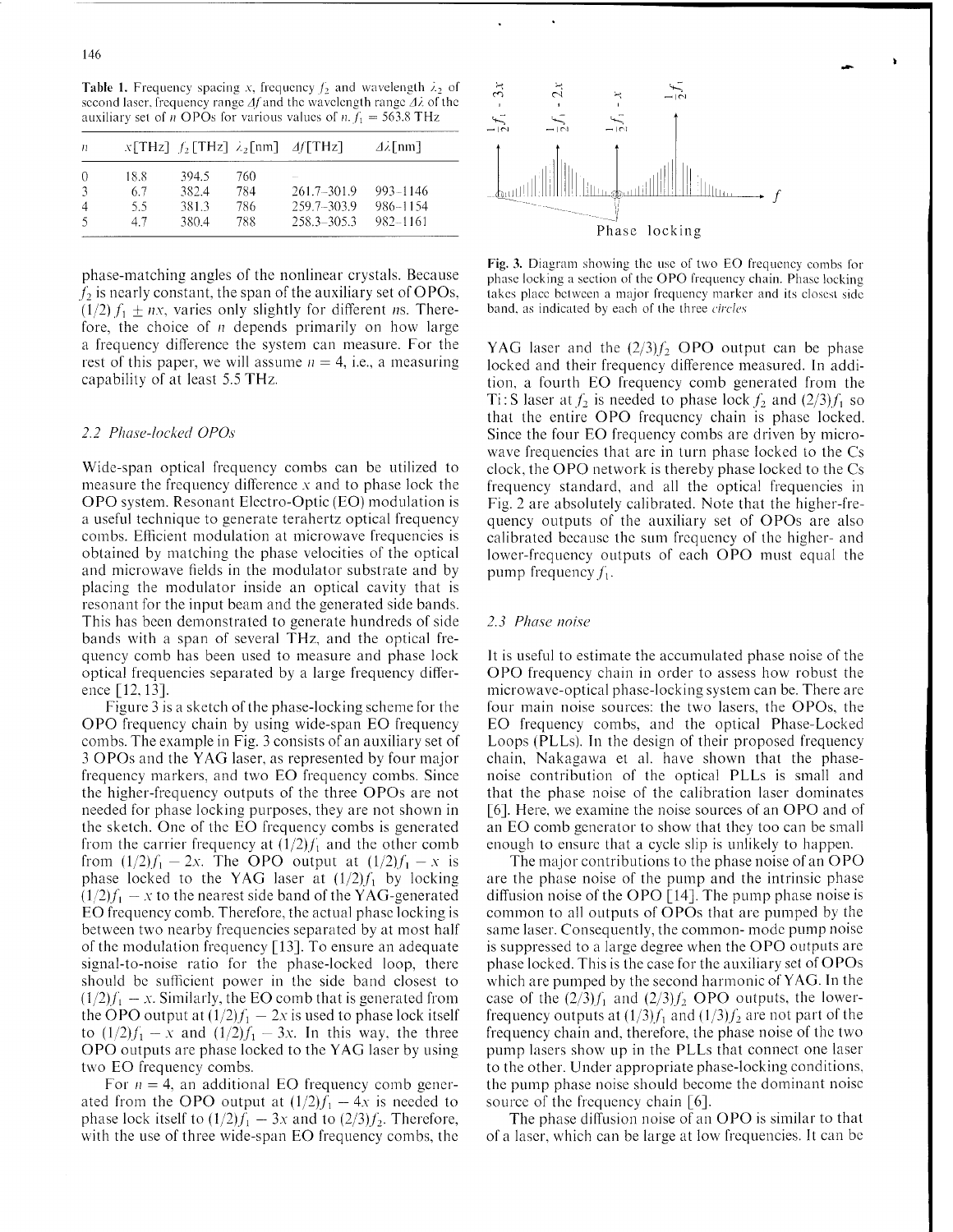effectively suppressed when it is phase locked to a quiet microwave oscillator. This has been demonstrated in a tunable 2:1 OPO which shows a low-frequency phase noise density of  $\approx 0.3$  mrad/ $\sqrt{Hz}$  at a signal-idler beat frequency of 12 GHz [7], limited mostly by the electronic noise in the PLL.

There are two noise sources that affect the optical frequency comb generator. One is the cavity-length fluctuation in the modulator cavity, as pointed out by Nakagawa et al. [6]. Assuming that the cavity length of the high-finesse modulator cavity can be stabilized to within 0.01 nm, the phase noise should be less than 0.02 rad. The second noise source is the phase noise of the microwave signal that drives the EO frequency comb generator.

The phase noise density of the  $m$ -th side band of an EO frequency comb due to the microwave oscillator scales quadratically with the side band order *m*. That is, if  $S_{\varphi}(\omega)$ is the phase noise power spectral density of the input modulation field, then the m-th side band will have a power spectral density of

$$
S^m_\varphi(\omega) = m^2 S_\varphi(\omega). \tag{9}
$$

For *n* auxiliary OPOs, the total number of PLLs required for the proposed frequency chain is  $n + 2$ . Therefore, the total accumulated phase noise variance due to the microwave source(s) is

$$
\phi_{\text{total}}^2 = (n+2)m^2 \bar{S}_{\varphi} B,\tag{10}
$$

where  $\bar{S}_{\varphi}$  is the average power spectral density of the modulation field over the PLL bandwidth *B.*

Consider our example of  $n = 4$  and a difference frequency of 5.5 THz. If we assume a modulation frequency of 18 GHz, then it takes  $m = 305$  for the EO comb to reach 5.5 THz. In order that a cycle slip does not occur, we can put an upper limit of  $\phi_{\text{total}} \leq 1$  rad. For a bandwidth  $B = 10$  kHz, this requires an average phase noise density for the microwave source  $\bar{S}_{\varphi} \le -97 \text{ dBc/Hz}$ . Typical phase noise density of commercial microwave synthesizers is  $-80$  dBc/Hz, specified at a 10 kHz offset for a microwave frequency of 20 GHz. There are a number of steps that can be taken to keep the total phase noise below <sup>1</sup> rad. Firstly, a microwave source with much lower phase noise can be used. New microwave-cavity designs have produced phase noise densities well below  $-120$  dBc/Hz at an offset of 10 kHz [15]. Secondly, the bandwidth *B* can be reduced so as to limit the total amount of phase noise. Thirdly, the modulation frequency can be increased so that m is reduced. However, it is likely that at higher microwave frequencies  $S_{\varphi}$  increases, thus neutralizing the advantage of reducing *m*. Lastly, note in (10) that while the phase noise variance is linearly proportional to  $n + 2$ , it is quadratic with respect to m. It is therefore possible to double the number of PLLs and reduce *m* by half so that there is a net reduction of a half in the total phase noise variance. Overall, we believe that the most effective reduction in the phase noise is by using an ultralow phase noise microwave source.

#### *2.4 Nonlinear ciystals*

The viability of the proposed OPO frequency chain depends on the availability of nonlinear crystals that can

efficiently generate the required OPO outputs. These include the auxiliary set of tunable 2:1 OPOs and the two 3:1 OPOs. It is well known that potassium titanyl phosphate (KTP) can be non-critically type-II phase matched for 1064 nm SHG [16]. Therefore KTP is phase matchable at the same angle for a frequency-degenerate 2:1 OPO pumped at 532 nm. Indeed, the outputs of the entire auxiliary set of tunable 2:1 OPOs in Fig. 2 can be generated by non-critically type-II phase-matched KTP crystals. Type-II phase matching is important in this case because it eliminates the cluster-mode hopping that is common in nearly degenerate type-I phase-matched OPOs [17,18]. Also, KTP has a wide temperature tolerance and a large acceptance angle that are desirable for stable operation of an OPO frequency divider.

Cesium Titanyl Arsenate (CTA) is a nonlinear crystal that can be non-critically type-II phase matched for 3:1 frequency division pumped at 532 nm [19]. CTA is an arsenate isomorph of KTP and therefore is similar to KTP in many ways: a nonlinear coefficient of the same magnitude, a wide temperature bandwidth, and a large acceptance angle. It is expected that a cw OPO based on CTA should have a threshold and tuning behavior similar to a KTP OPO. A recent three-wave mixing experiment [20] confirms that CTA has approximately the same magnitude in its nonlinear coefficients as KTP and it can be phase matched at an angle of  $\theta = 90^\circ$ ,  $\phi \approx 48^\circ$  for 3:1 division pumped at 532 nm. The experiment also shows that further improvement in the crystal quality is needed before cw parametric oscillation can be achieved.

Rubidium Titanyl Phosphate (RTP) is another isomorph of KTP that can be non-critically phase matched at  $\phi \approx 31^\circ$  to permit 3:1 frequency division pumped at  $f_2(\lambda_2 \approx 787 \text{ nm})$  [21]. As in the case of CTA, the nonlinear coefficients, temperature bandwidth, and acceptance angle of RTP are similar to those of KTP. Both CTA and RTP are relatively new crystals and their crystal quality are not as good as that of KTP.

In 3:1 frequency division, the exact ratio of 3:1 is obtained by phase locking the  $(2/3)$  f output and the second harmonic of the  $(1/3)$  f output. The second harmonic of  $(1/3)$  f can be generated either external or internal to the OPO cavity with a doubling crystal. For the 532 nm pumped 3:1 divider, the 1596 nm radiation can be doubled with a CTA crystal at a phase matching angle of  $\theta \approx 82^{\circ}$  and  $\phi = 0^{\circ}$ . Since  $\theta$  is close to the non-critical phase-matching angle of 90°, the walkoff is moderate with a calculated walkoff angle of  $\approx$  0.46°. Similarly, the second harmonic of  $(1/3) f_2$  at  $\approx 2359$  nm can be generated using a CTA crystal cut at  $0 \approx 87^\circ$  and  $\phi = 0^\circ$ , with an estimated walkoff angle of 0.16°. It is clear that high-quality CTA crystals are essential to the realization of the two 3:1 frequency dividers in the proposed OPO-based optical frequency chain.

## *2.5 Pump powers*

Another practical aspect of the proposed frequency chain is the amount of optical pump powers that are required to drive the two 3:1 OPOs and the auxiliary set of four OPOs. Assuming that the CTA and RTP crystals will be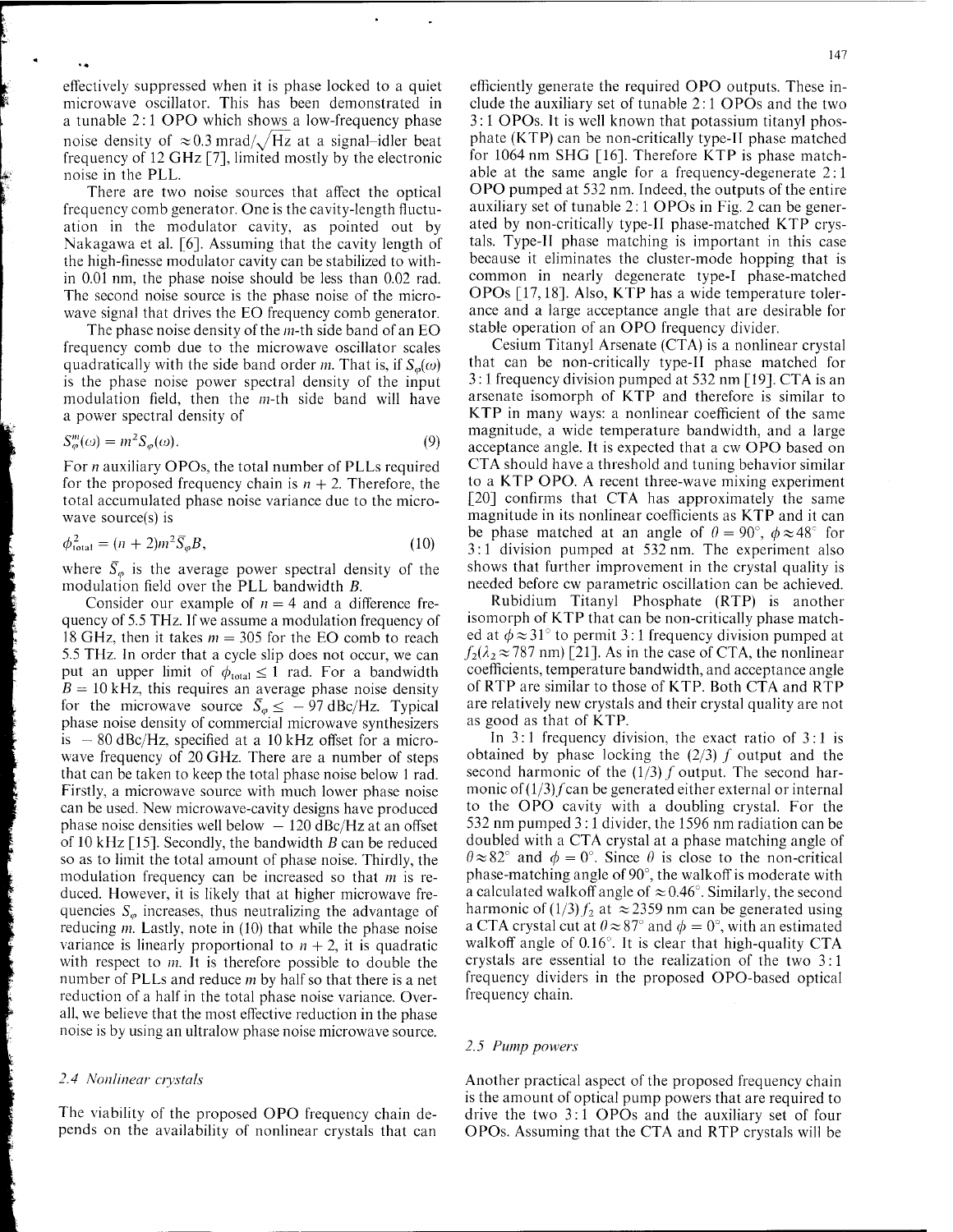of good quality approaching that of KTP, the minimum threshold should be in the range of 25-40 mW. For pumping the OPOs at 1.5 times above threshold,  $\approx 0.3$  W of power at 532 nm should be adequate. This should be obtainable from SHG of YAG at a fundamental power level of 0.5 W or higher [11]. In a worst-case scenario in which the required operating pump power is higher or the SHG conversion efficiency is lower, two phase-locked YAG lasers would provide the required pump power. The modest power that is required at 787 nm can be easily obtained from a low-power Ti: S laser or diode laser.

# **3 Applications**

The establishment of an optical-microwave frequency chain permits the absolute optical frequencies of  $f_1$  and  $f_2$ , as well as all the frequencies derived from the two frequencies, to be accurately known relative to the Cs primary frequency standard. As a result, the OPO outputs and the side bands of the EO frequency combs serve as calibrated optical frequency markers for measuring other optical frequencies. For the proposed system in Fig. 2, the calibrated spectral regions are: 532 nm  $[f_1]$ , 786 798 nm  $[f_2 \rightarrow (2/3)f_1]$ , 986-1179 nm  $[(1/2)f_1 + 4x \rightarrow (2/3)f_2]$ , 1596 nm  $[(1/3)f_1]$ , and 2359 nm  $[(1/3)f_2]$ . By use of nonlinear sum- and difference-frequency mixing, it should be possible to measure a number of optical frequencies of metrological or spectroscopic importance with unprecedented accuracy. Some of the measurements that can benefit from the OPO frequency chain are briefly discussed below.

# *3.1 CH4-stabiIized HeNe at* 3.39 um

The methane-stabilized HeNe laser at 3.39  $\mu$ m (88.376 THz) is one of the most accurately known optical frequencies and it has been measured directly relative to the Cs clock using a traditional frequency chain [1,2]. It is therefore interesting to measure the  $3.39 \mu m$  line using the OPO frequency chain and compare it with the value obtained by the traditional frequency chain. By mixing the 1064 nm radiation of YAG with the 3.39 µm laser it yields a difference frequency of 193.5 THz at the wavelength of 1550 nm. The difference-frequency output can then be compared with the  $(1/3) f_1$  output of the 532 nm driven OPO which has a frequency of 187.9 THz (1596 nm). The frequency difference between the two wavelengths, 1550 and 1596 nm, is 5.6 THz, which is measurable with the use of an EO frequency comb. Difference-frequency mixing of 1.06 and 3.39 um laser lines can be accomplished in another isomorph of KTP: Potassium Titanyl Arsenate (KTA) at  $\theta = 90^\circ$ ,  $\phi \approx 61^\circ$  [21].

## *3.2 1S-2S transition of hydrogen*

One of the most fundamental measurements in atomic spectroscopy is the hydrogen's IS-25 two-photon transition at 2468 THz. Its absolute frequency accuracy is important for checking the precision of quantum electrodynamic calculations and for obtaining new accurate values of a number of fundamental constants [22]. The pump radiation for the two-photon transition is usually generated by doubling the frequency at 617 THz (486 nm) which, in turn, can be obtained by doubling a Ti: S laser at 308 THz (972.6 nm). This Ti:S laser frequency is located only 4 THz from the  $(1/2)f_1 + 4x$  output (304 THz, 987 nm) of the auxiliary set of OPOs. Therefore, a straightforward frequency comparison between the two frequencies using an EO frequency comb should permit the absolute frequency measurement of the 15-25 transition frequency.

# 3.3 Two-photon *transition* of *rubidium*

Another interesting two-photon transition is that of rubidium (Rb) between the  $5S_{1/2}$  and  $5D_{3/2}$  levels, which has recently been measured absolutely with an uncertainty of  $1.3 \times 10^{-11}$  [23]. It is a potential optical frequency standard in the near-IR region. The drive frequency for this two-photon Rb transition at 385.5 THz (778 nm) is separated from the Ti:S pump laser  $f_2$  (787 nm) of the OPO frequency chain by 4 THz. Again, an EO frequency comb will enable the frequency difference between *f<sup>2</sup>* and the two-photon pump frequency to be measured.

# *3.4 h-stabilized HeNe at* 633 nm

The iodine-stabilized HeNe laser at 633 nm is a secondary optical frequency standard located in the red spectral region and provides a convenient wavelength marker in the visible region. The sum frequency mixing of  $(1/2)f_1$  at 1064 nm and  $(1/3)f_1$  at 1596 nm yields  $(5/6)f_1$  at 638 nm which is 4 THz away from the 633 nm line. Since the 638 nm output is derived entirely from the YAG laser, one should note that even without an optical-microwave frequency chain, the frequency comparison here provides a measurement of the YAG laser frequency (whose second harmonic can be stabilized to another iodine line [8] ) relative to the red HeNe laser. A CTA crystal set at  $\theta = 90^{\degree}$ ,  $\phi \approx 23^{\degree}$  can be used to perform the required sum-frequency mixing.

#### *3.5 Calcium transition at* 657 nm

Another interesting spectroscopic line in the red spectral region is the intercombination transition between the ground state  ${}^{1}S_{0}$  and the  ${}^{3}P_{1}$  state of calcium at 657 nm [24]. The narrow linewidth of the line makes it a prime candidate for an optical frequency standard. The sum frequency mixing of  $\left(\frac{2}{3}\right)f_1$  at 1596 nm and  $\left(\frac{1}{2}\right)f_1 - 2x$  at 1108 nm yields an output at 654 nm, which is 2 THz from the 657 nm line. As in the case of the HeNe line at 633 nm, a CTA crystal can be used to generate the 654 nm radiation by using a phase-matching angle of  $\theta = 90^{\circ}$ ,  $\phi \approx 6^\circ$  .